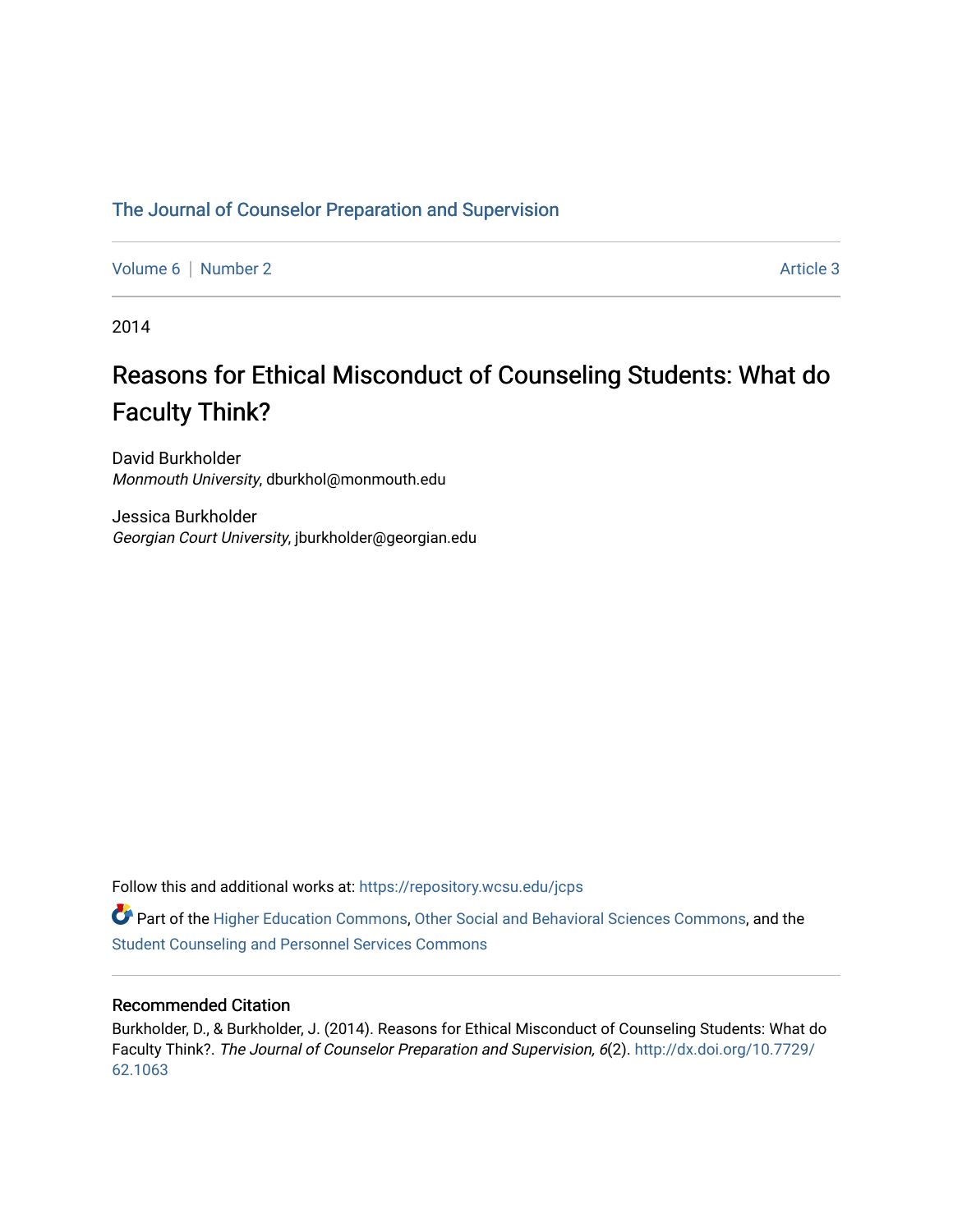# Reasons for Ethical Misconduct of Counseling Students: What do Faculty Think?

# **Abstract**

The ethics training of students in the helping professions has been a frequent topic in the literature, yet students still commit ethics violations (Li, Lampe, Trusty, & Lin, 2009). No known research has examined the attributions faculty give for student ethics violations. This qualitative study used a conceptual framework of attribution theory and explored faculty attributions of counseling master's students' ethical misconduct. Emergent themes were grouped across two broad domains, attribution themes and prevention themes. Attribution themes include: (a) the person, (b) educational factors, and (d) performance. Prevention themes include (a) education and training, (b) gatekeeping and screening, (c) monitoring, (d) personal growth, and (e) support. Singular data for the ethics training of students in the helping professions is discussed.

# Keywords

Ethics Violations, Counseling, Attribution Theory, Counselor Education, Ethics Violations, Ethical Misconduct

# Author's Notes

Correspondence concerning this article should be sent David Burkholder at dburkhol@monmouthedu.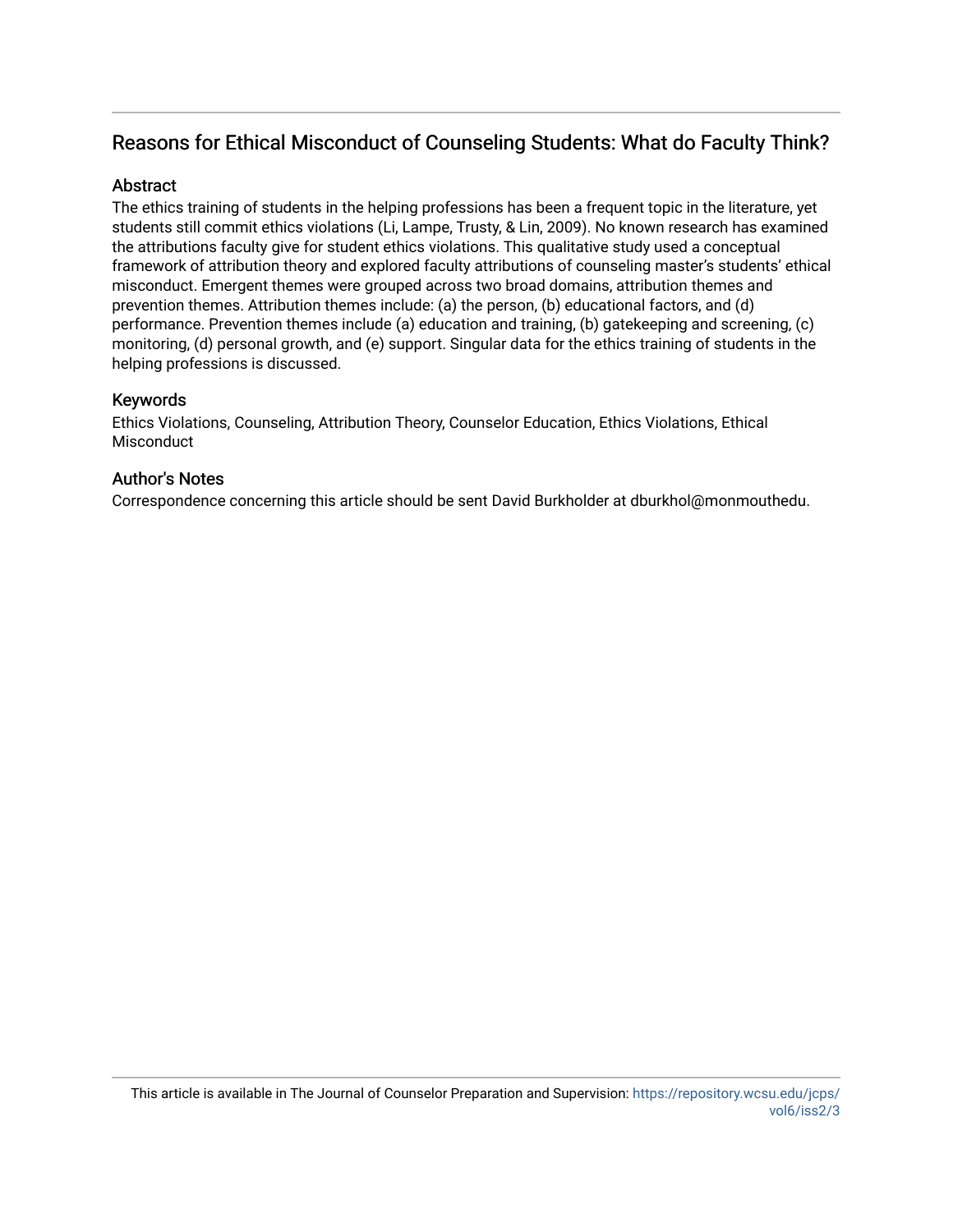For an occupation to be considered a profession, certain signposts are required. It is generally accepted that these signposts include: (a) an association for members of the profession, (b) an ethics code and standards of practice, (c) rigorous educational requirements, (d) acknowledgment of the profession by the public, (e) a specified body of knowledge, (f) licensing and credentialing, and (g) accrediting bodies to operationalize curriculum (Gale & Austin, 2003; Ponton & Duba, 2009). The other element of a profession—and the most defining—is the nature of the relationship between the profession and society (Ponton & Duba, 2009). The ethics codes, more than any other definitional component of a profession, define and contextualize this relationship for the helping professions. As "the embodiment of values into guidelines for behavior," (Strom-Gottfried, 2007, p. 1), ethics codes provide structure and boundaries that inform the relationship between members of the helping professions and the society within which they operate. This may (in part) account for the consistent and frequent presence of ethics issues within the research literature of helping professions. Two main areas of ethics serve as the foundation for this research: (a) defining and exploring ethics and ethics codes, and (b) the ethics training and development of students.

#### **Defining and Exploring Ethics**

 The construct of ethics and the various codes of ethics are the topic of significant discourse in the literature, and different ethical issues are continually developing (Herlihy & Dufrene, 2011). Researchers have described ethics codes as statements of professional identity and covenants with society (Ponton & Duba, 2009), noting that some professionals have faith in codes of ethics while some are skeptical (Fine & Teram, 2009). Researchers have examined ethics within the frameworks of diagnosis (Dougherty, 2005; Kress, Hoffman, & Eriksen, 2010), testing and assessment (Naugle, 2009), spirituality (Steen, Engles, & Thweatt, 2006), therapeutic prayer (Weld & Eriksen, 2007), and computer-based supervision (Vaccaro & Lambie, 2007). The literature also contains examples of ethics decision-making models and recommendations to assist professionals in navigating the complexities of ethics dilemmas (Barnett, Behnke, Rosenthal, & Koocher, 2007; Burkholder, Toth, Feisthamel, & Britton, 2010; Calley, 2009; Freeman & Francis, 2006; Foster & Black, 2007; Glosoff, Herlihy, & Spence, 2000). Undoubtedly, a diversity of perspectives and attitudes exist within the helping professions concerning ethics, ethics codes, and how ethics apply within a variety of contexts.

#### **Ethics Training and Development of Students**

The other dimension of ethics significantly represented within the literature relates to the ethics training of students. Gray and Gibbons (2007) argued for students to receive ethics training that integrates knowledge, values, ethics, policy, and research to better recognize the moral consequences of clinical decisions and to develop a deeper understanding of ethics issues. Pullen-Sansfacon (2010) added to the recommendations of Gray and Gibbons,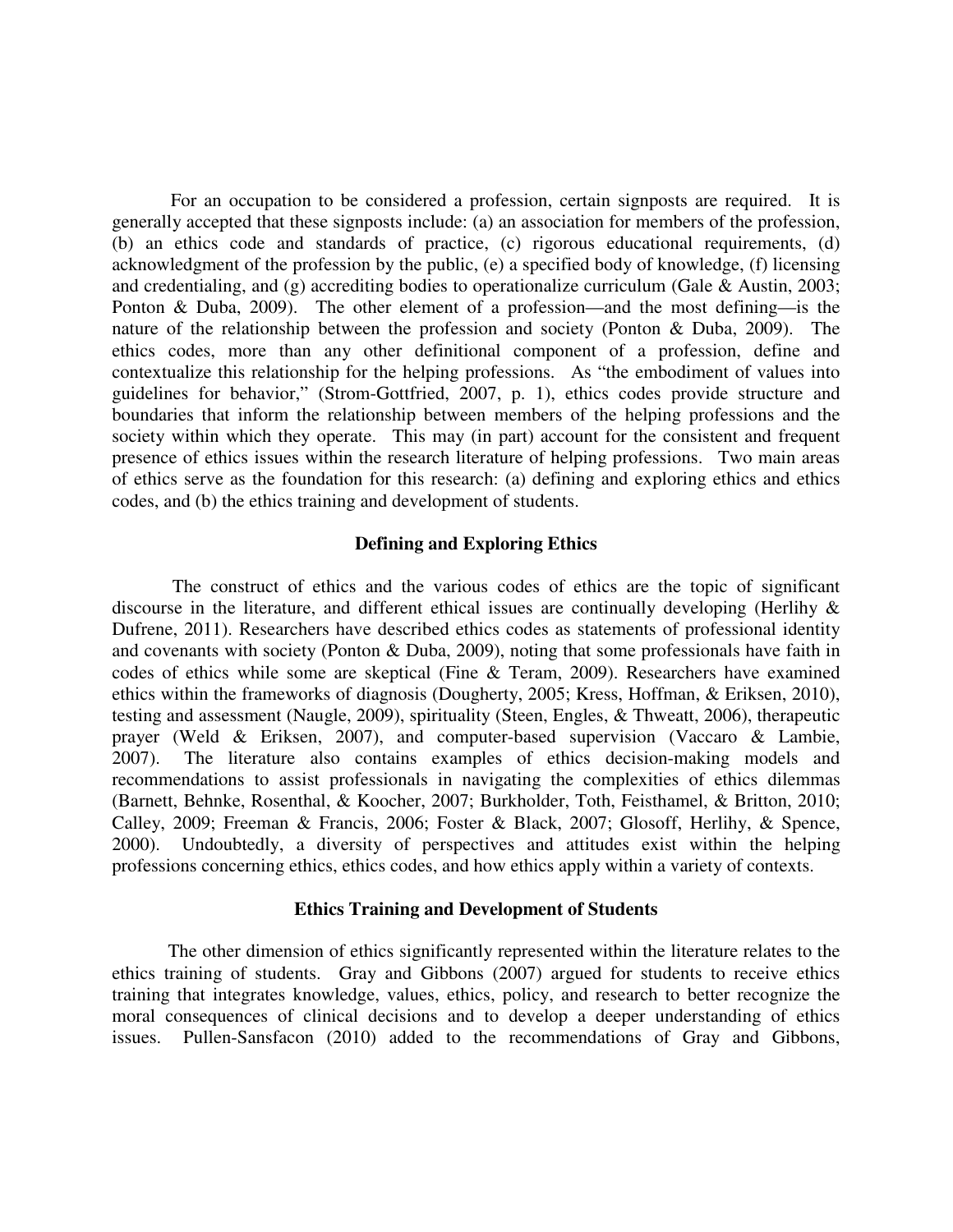advocating for students to receive ethics training through moral development and the promotion of virtue ethics.

Some research has focused on whether ethics training should permeate the curriculum of an entire graduate training program, or be delivered primarily through a specific course. Corey, Corey, and Callanan (2005) made the case for infusing ethics training early and throughout the entirety of student graduate education. Similar to Corey et al. (2005), Pack-Brown, Thomas, and Seymour (2008) argued for an infusion of ethics training across a graduate program with an emphasis on social justice. Sanders and Hoffman (2010) also examined ethics training, comparing two approaches to teaching ethics: (a) infusion of ethics, and (b) two types of mandatory discrete ethics courses (one teaching a mixed-model approach, another teaching a common morality model). Sanders and Hoffman (2010) found that teaching a common morality model resulted in students with greater moral judgment and ethics sensitivity. McGee (2005) encouraged ethics training that emphasized a proactive approach in identifying potential ethics problems, and for students to use vignettes to consider ethics issues within real-life applications. McCarron and Stewart (2011) also advocated the use of vignettes to promote the ethics training of students.

In addition to recommendations in the literature, accreditation bodies mandate that counseling students receive ethics training. Notably, the Council for Accreditation of Counseling and Related Educational Programs (CACREP), the flagship accreditation body for counseling programs, mandates that counseling students receive ethics training. Standard II.G.1.j states that counseling students must have an understanding of "ethical standards of professional organizations and credentialing bodies, and applications of ethical and legal considerations in professional counseling" (CACREP, 2009, p. 10).

The counseling profession has devoted considerable attention to ethics issues (see Barnett et al., 2007; Gale & Austin, 2003; Ponton & Duba, 2009; Sanders & Hoffman, 2010). This is directly linked to the previously discussed role that ethics plays in the relationship the helping professions have with the society in which they exist. The counseling profession is served best if society views counselors as ethically competent. Despite the sincere efforts of graduate programs to train students, and despite research aimed at assisting students and current clinicians to navigate ethics issues, ethics violations do still occur in graduate programs (Fly, van Bark, Weinman, Kitchener, & Lang, 1997; Li, Lampe, Trusty, & Lin, 2009); Tryon, 2000) and therapeutic practice (Kocet & Freeman, 2005; Phelan, 2007; Strom-Gottfried, 2003). Ethics violations by graduate students are particularly important to examine, because graduate study is a time of development and learning when future clinicians are under supervision and receiving ethics training. Apparently, instruction and knowledge of what comprises ethical behavior does not ensure that graduate students will always behave ethically (Tryon, 2000).

The authors proposed that there is a rich common sense underlying the need to examine the perceptions of faculty members, foremost of which is that faculty members are charged with training students to conduct themselves in an ethical manner. This led to an important question to present to faculty: "Why do faculty think counseling students commit ethics violations?" As no research was found that examined the phenomenon of student ethics violations from the perspectives of faculty, the guiding research question of this exploratory study was: What attributions do faculty give to explain the ethics violations of counseling master's students? The purpose of this research was to illuminate the reasons faculty give for the ethics violations of their students, resulting in increased understanding toward how to address this issue within graduate training programs in the helping professions.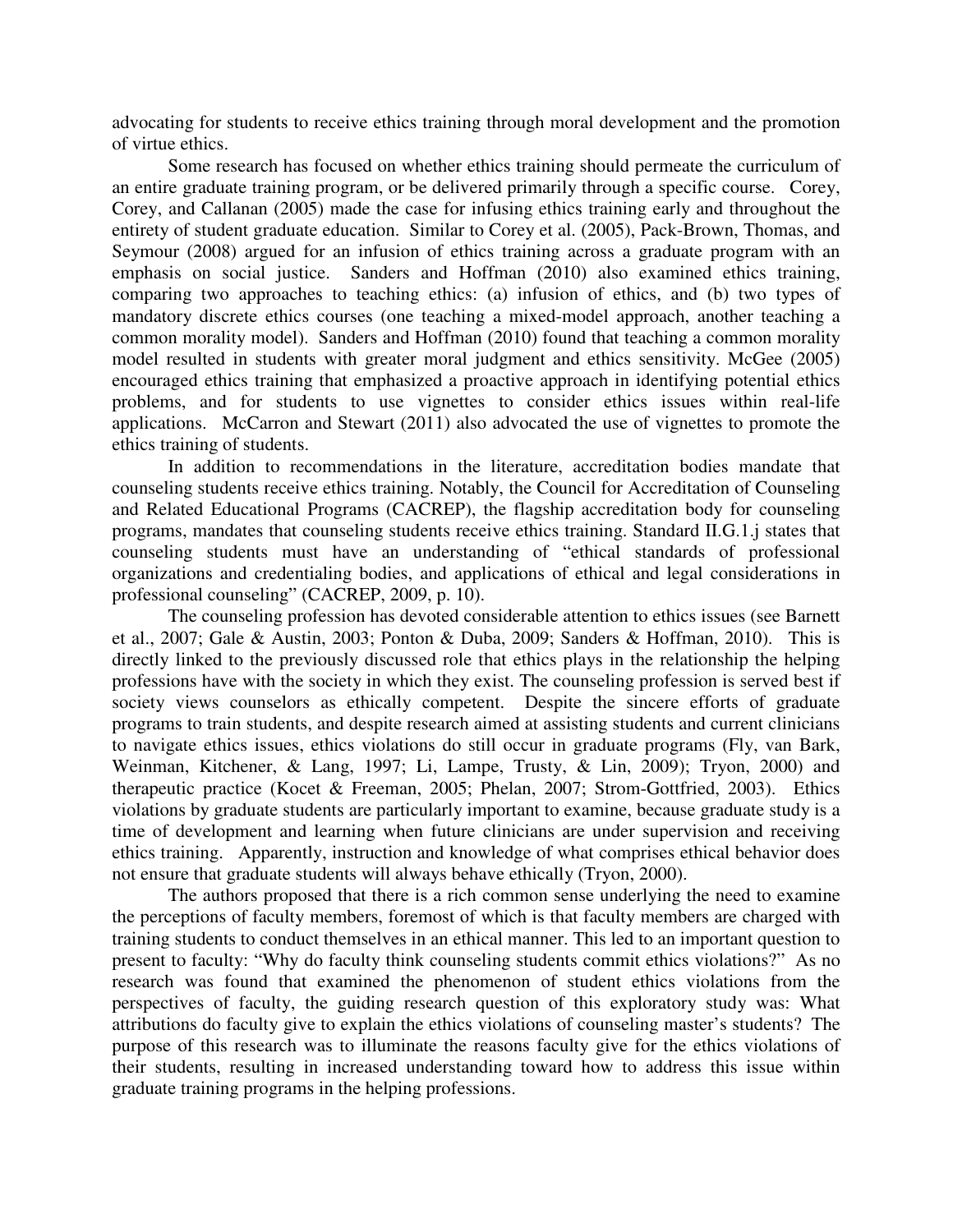#### **Conceptual Framework: Attribution Theory**

 Attribution theory is the rational filter through which to study faculty attributions of student ethics violations. Originated by Heider (1958) within the field of social psychology, attribution theory essentially attempts to explain how individuals utilize information to formulate casual explanations for events (Fiske & Taylor, 1991). Fiske and Taylor stated, "Understanding what factors give rise to a certain outcome enables one to control the likelihood of that outcome, or at least to predict when it will happen" (1991, p. 23). Thus, an attribution is an attempt to explain why people do what they do. Weiner (2010) has also used attribution theory within the context of motivation and achievement, noting that within an attribution are three dimensions: (a) locus of control, (b) stability, and (c) controllability. Locus of control examines whether the behavior is caused by internal or external sources. Stability assesses if causes change over time, and controllability is defined as causes someone can control versus causes one cannot control.

Within the context of this research, illuminating the attributions faculty give for student ethics violations may provide information for understanding what underlies unethical student behavior and how to address it. If faculty attribute internal sources as the primary cause of student ethics violations, there is a distinct set of implications and conclusions to be drawn. However, if faculty attribute external sources as the source of student ethics violations, another set of implications exist. Internal sources (originating in the student) would likely lead faculty to examine issues related to gatekeeping (which students are admitted) and remediation (how concerning student behaviors are addressed). External sources (originating outside the student, such as the counseling program itself) would likely lead faculty to examine how ethics are addressed programmatically. Therefore, the theoretical structure of attribution theory has been used in the design and analysis of this research.

#### **Pilot**

 In preparation for this study, the researchers conducted a pilot study. The purpose of this pilot study was to explore the viability of the research question and to enhance the questions to be utilized to produce data for this research. The pilot study included ten participants who were faculty members in four different counselor education programs. The ten faculty members who participated in the pilot study were either currently serving on a remediation committee at their university or had previously served on a remediation committee. In this context, a remediation committee refers to committees within graduate programs in the helping professions that serve to address problematic student behaviors, including ethics violations. Faculty members who had experience with serving on a remediation committee were chosen because of their experiences in working with students who had committed ethics violations.

 The researchers sent emails to the participants including a link to an Internet research site (Survey Monkey) to complete the pilot study. The participants were instructed to answer the pilot study questions using the following criteria:

1. The student was a former master's counseling student in a counseling program in which you were part of the program faculty OR the student is a current or past master's counseling student in a program in which you are currently part of the program faculty.

2. The student's ethical misconduct resulted in the counseling program taking some sort of corrective action (such as the student being referred to remediation).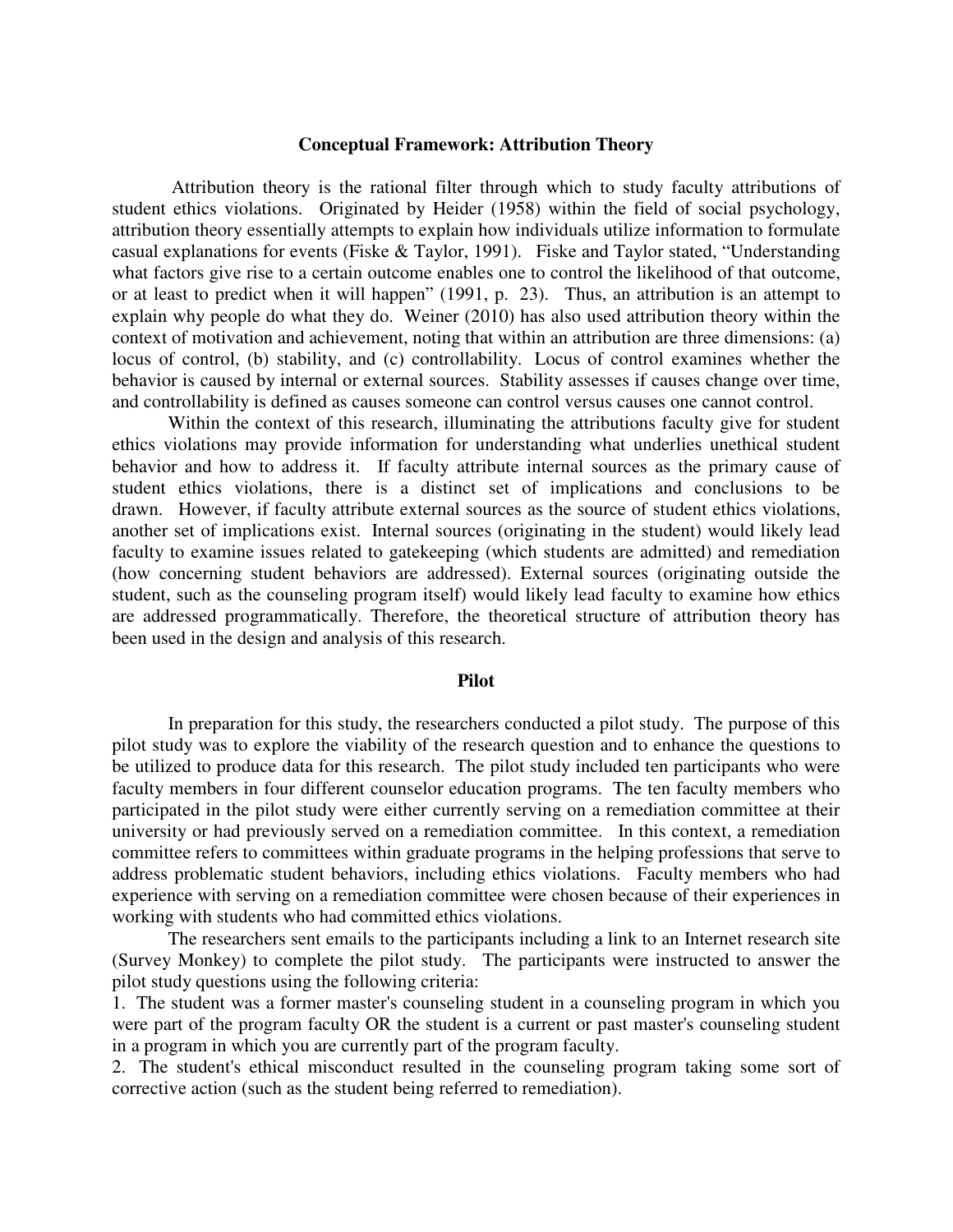The above criteria were included to ensure that when participants were considering the questions, they were doing so within the context of master's students of whom they had specific and sufficient knowledge.

The questions in the pilot study that participants were asked included:

1. What do you perceive as the reasons for the student's ethics misconduct?

2. What do you perceive would have helped the student avoid committing the ethics misconduct?

3. Do the questions clearly and adequately address the following research question: What attributions do faculty give to explain the ethics violations of counseling master's students?

4. Are there any additional questions that would be helpful in addressing the research question?

 The pilot study confirmed the viability of the research question. Participants provided answers that clearly articulated the reasons that they believed were informing the ethics violations of students. No participants stated that additional questions were necessary to address the research question. Participants in the pilot also confirmed that the second question was appropriate to ask, because, as one participant stated, "When you're describing what you think would prevent something from happening, you're indirectly saying what you think caused it." Another participant reported, "I think that question adds an extra dimension to understanding the reasons professors think students violate ethics codes." Data from the pilot study were not included in the results of this research.

#### **Method**

Qualitative methodology is appropriate when exploring participants' perspectives (Gay  $\&$ Airasian, 2000), consistent with the researchers' understanding the perspectives faculty have concerning ethics violations of counseling master's students. Furthermore, a precedent exists in the counseling literature for large-scale qualitative studies that utilize an online data collection format (see Mellin, Hunt, & Nichols, 2011; Protivnak & Foss, 2009) as well as other disciplines (Adam, White, & Lacaille, 2007). Thus, a large-scale qualitative approach utilizing an online data collection process was chosen as the methodology to illuminate faculty attributions of student ethics violations. The authors believed "a relatively large number of participants" would "provide a rich accounting of experiences useful for exploration" (Protivnak & Foss, 2009, p. 242) while at the same time enable a diverse number of participant perspectives to be gathered. As in the Protivnak and Foss (2009) study, our large sample "permitted the development of themes that were repeated solidly throughout the data" (p. 242).

#### **Sampling Procedure, Setting, and Sample**

After obtaining IRB approval, participants were recruited for this research through an email sent to the counselor education and supervision mailing list (CESNET-L) and an email sent to the contact liaisons of counseling programs accredited by the Council for Accreditation of Counseling and Related Educational Programs (CACREP). Contact liaisons were asked to forward the email to the entire faculty within their counseling department. Each email gave a brief description of the study and contained a web link to an Internet research site (Survey Monkey), where participants were presented with a brief list of demographic questions, including gender, age, race/ethnicity, and the CACREP region in which their university was.. Participants were presented with two questions: (a) "What do you perceive as the reasons for the student's ethics misconduct?" and (b) "What do you perceive would have helped the student avoid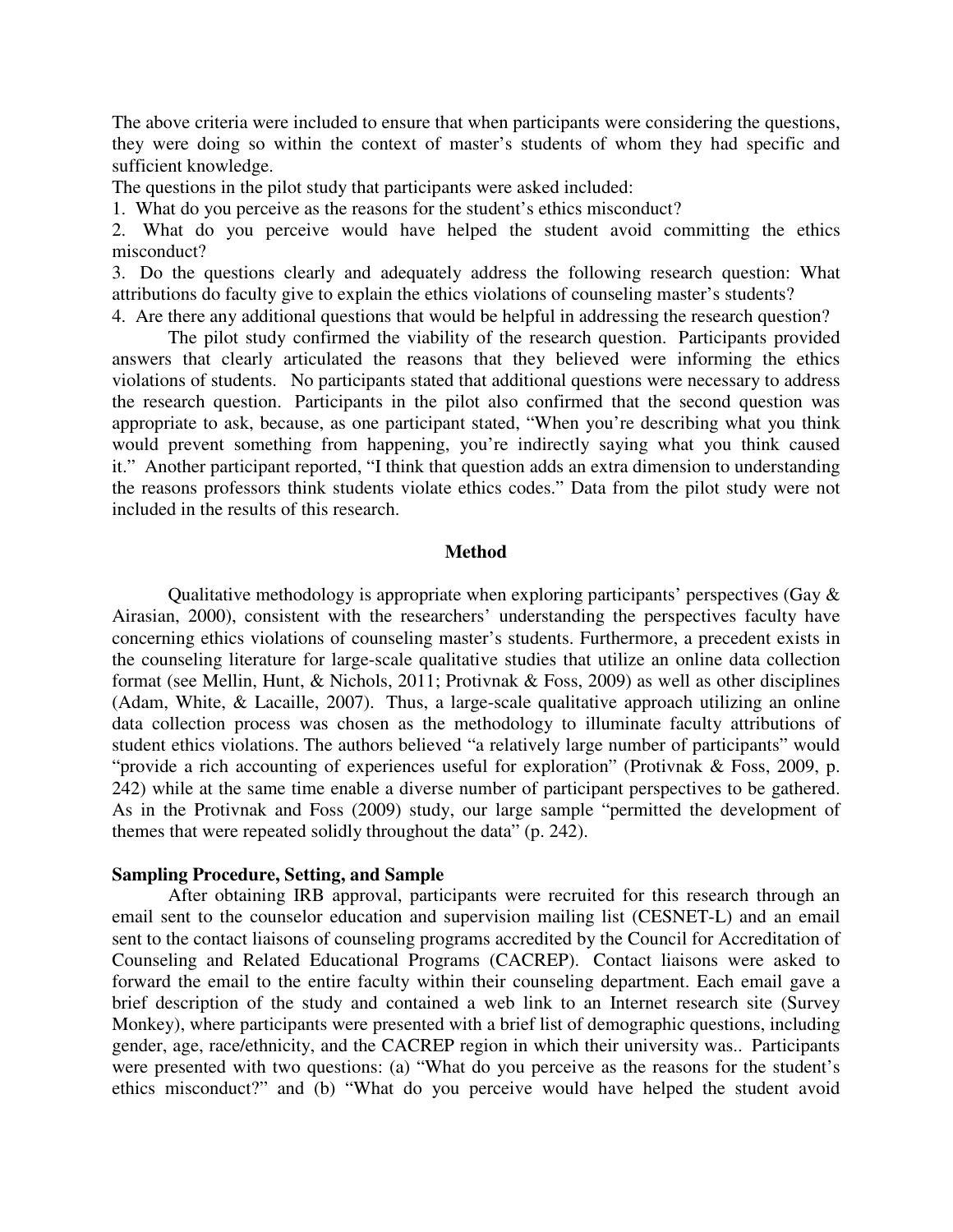committing the ethics misconduct?" As in the pilot study, participants were asked to consider each question with two criteria in mind: (a) The student was a former master's counseling student in a counseling program in which they were part of the program faculty OR the student is a current or past master's counseling student in a program in which they are currently part of the program faculty, and (b) The student's ethics misconduct resulted in the counseling program's taking some sort of corrective action (such as the student being referred to remediation). Participants were also asked for their email address to allow for a member check, which is an "important component in validation" by assessing "the accuracy with which a researcher has represented a participant's subjectivity" (Koelsch, 2013, p. 168).

 A total of 72 individuals completed the questions, with 44 (61%) females and 28 (39%) males. Participants' ages ranged from 27 to 70, with an average age of 47. Fifty-one (71%) were of Caucasian or European descent, 9 (12.5%) were of African American/Afro-Caribbean/African descent, 5 (6.9%) were of Asian descent, 4 (5.6%) were of Hispanic/Latina/Latino descent, 1 (1.4%) was of Native Hawaiian or Other Pacific Islander descent, and 1 (1.4%) was of American Indian or Alaska Native descent (percentages do not equal 100% due to rounding). Participants were requested to state in what CACREP region their university was located. Twenty-six (36.1%) were located in the Southern region, 15 (20.8%) were located in the North Atlantic region, 14 (19.4%) were located in the North Central region, 9 (12.5%) were located in the Rocky Mountain region, and 8 (11.1%) were located in the Western region.

# **Data Analysis Process**

 Because large-scale qualitative research is atypical, the authors took care to utilize a data analysis process consistent with previous large-scale qualitative research (Protivnak & Foss, 2009). The researchers applied the principle of constant comparison (Corbin & Strauss, 2008) throughout data analysis and utilized an analysis structure consistent with the Miles and Huberman (1994) approach. After the data was collected, the primary author entered each participant answer into a table in Microsoft Word, resulting in manageable units of data. The researchers independently read through the data line by line to produce distinct lists of potential codes to explain the data. The authors then compared and discussed the code lists until the researchers arrived at an agreement, producing a master code list. Each researcher independently utilized the master code list to group participant responses, which resulted in each researcher producing an independent list of themes. The researchers then collaboratively discussed and compared their theme lists until an agreement was reached on joint themes. Both researchers jointly labeled the comprehensive themes that had distinctly emerged from the data. As in the study by Protivnak and Foss (2009), "The data between participants demonstrated the overlap and repetition necessary for the development of meaningful themes" (p. 242).

#### **Trustworthiness**

 Introduced by Lincoln and Guba (1985), the concept of trustworthiness and its mechanisms of credibility, transferability, dependability, and confirmability were created for qualitative research to take the place of the quantitative concepts of reliability and validity (Kline, 2008). Credibility for this research was established through member checks and peer debriefing. Member checks identified by Lincoln and Guba (1985) as the most critical component for establishing credibility, were completed through email contact with the participants after the data analysis. Participants were emailed the themes that had emerged from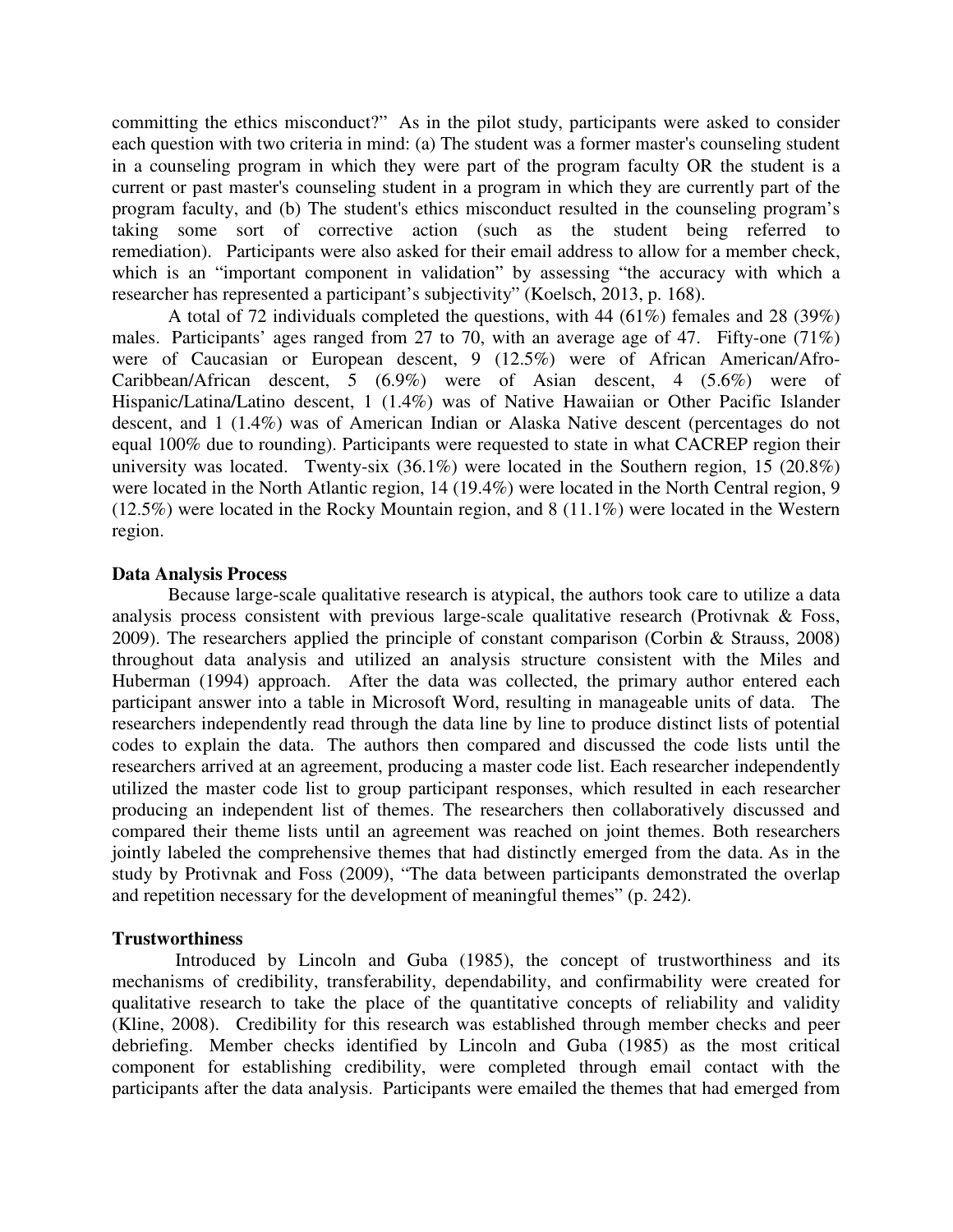the coding of the data, and asked if the themes demonstrated fidelity to their responses. Participants confirmed that the themes represented the responses they had provided. Peer debriefing consisted of requesting a peer's feedback regarding the data analysis. The primary author met with the peer debriefer after completion of the data analysis, with the peer debriefer examining the researcher's biases and understandings of the data.

 Transferability of the research findings was achieved by providing a substantial amount of participant data. This produced a broad description of the attributions faculty give for students' ethical misconduct, which is presented in the results section. Readers must make their own judgments of the transferability of this study to their own setting (Lincoln & Guba, 1985). Finally, the use of an outside auditor "can be used to determine dependability and confirmability simultaneously" (Lincoln & Guba, 1985, p. 318). The outside auditor for this study was a counseling faculty member who had access to the researchers' Microsoft Word table of participant responses, individual code lists, the master code list, individually coded responses, and classification of comprehensive themes. The auditor reviewed these materials and established the dependability and confirmability of this research.

#### **Limitations**

 One possible limitation of this study is that differences may exist between the reason(s) students commit an ethical violation and the attributions faculty give for the misconduct. Requiring faculty to consider students whose ethics misconduct was formally addressed by the counseling program hopefully mitigated faculty using too much conjecture when providing attributions. Additionally, large-scale qualitative studies may be construed as restrictive in that they do not allow for interaction with participants and exploration of participant responses. Because of this, the authors acknowledge that multiple in person interviews may have produced more expansive answers and encouraged clarity of responses. The authors addressed this limitation by, (a) conducting a pilot study (to ensure the questions were clear and produced answers relevant to the research question), (b) conducting the member check (allowing participants to review the emergent themes and confirm that the themes were representative of their responses), and (c) having a relatively large sample size (producing a significant amount of participant data).

#### **Results**

 Themes from participant responses are presented under two headings: attribution themes and prevention themes. Although the themes within each heading are in direct relation to the research question (as confirmed by the participants in the pilot study), presenting the themes within two headings serve to enhance the clarity of the presentation of the themes. Attribution themes include: (a) the person, (b) educational factors, and (d) performance. Prevention themes include (a) education and training, (b) gatekeeping and screening, (c) monitoring, (d) personal growth, and (e) support.

#### **Attribution Themes**

 **The person.** Participant responses articulated a clear theme of attributions related to the characteristics and behaviors of the student. Some students believed that considering the code of ethics was optional for them. One participant remarked, "The student thought that what he did wasn't that bad and he could get by on a reprimand rather than a suspension, almost like the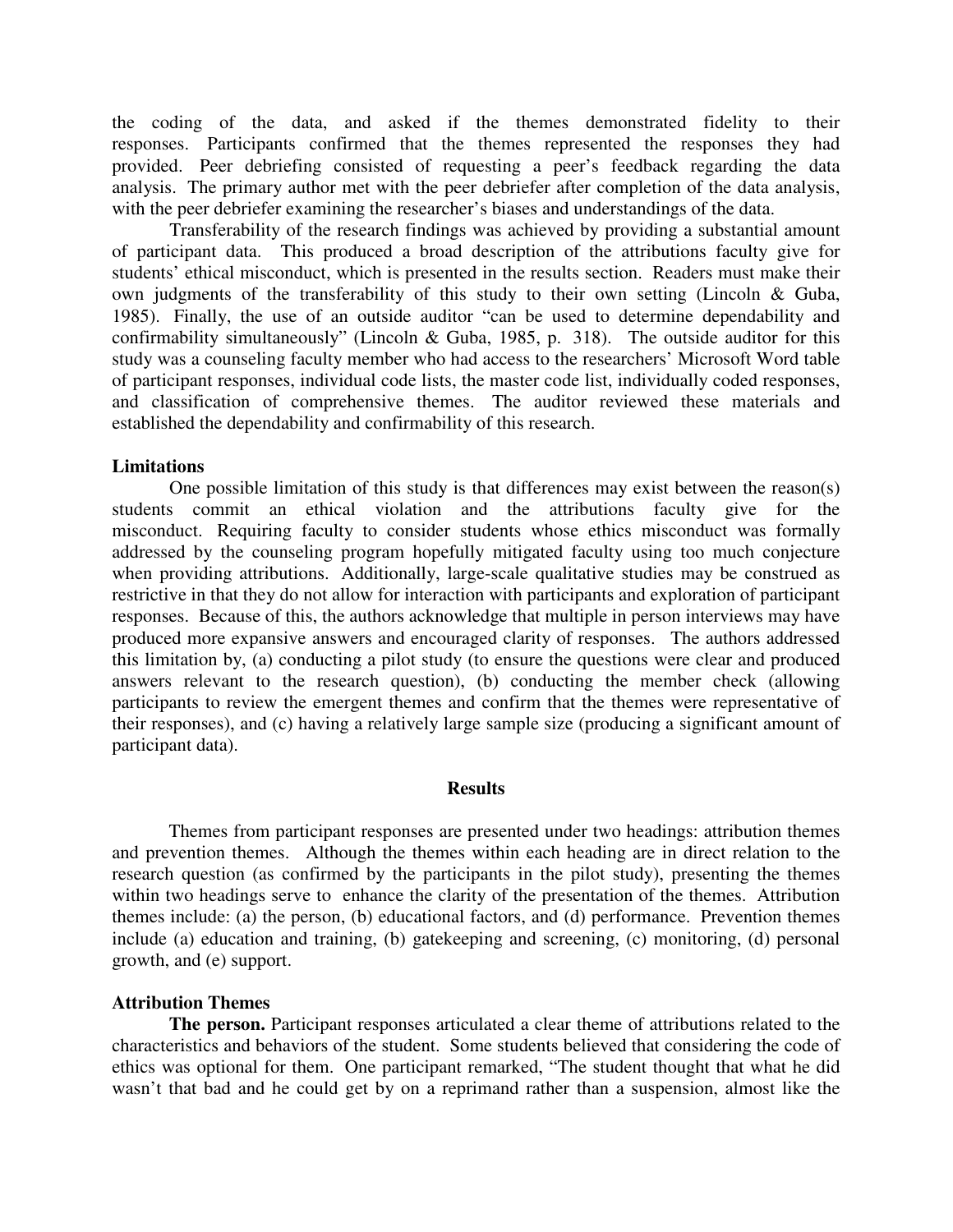ethics code didn't really apply for him." Other participants echoed this remark with statements including, "She did not believe the ethics code applied to her," "The student viewed themselves as 'above' the guidelines, or somehow exempt from following the guidelines," and "The student's unwillingness to see how the ethics code applied to him." A participant remarked,

Some students really feel like the ethics code is for people who are 'bad' or 'impaired.' They don't see the nuance and areas of grey that exist, which is why when they are confronted with something or in a situation where they are presented with their inappropriate conduct, it's like they can't even reconcile it…that they violated the code of ethics.

This was more strongly described by participants who discussed the role narcissism and self-centeredness played in ethics violations. A participant made this clear when recalling, "The egocentric presentation of this person was clear…I wondered how they were going to be able to work with people who were hurting and struggling. Sure enough, he got in practicum and was in trouble within three weeks." Another participant recalled a similar student, stating, "The student's level of arrogance was impeding her development of skills and appropriate use of counseling techniques…she couldn't look past herself, which led to the ethics violation." Other participants reported similar experiences with students, including one who described a student as "A twenty four year-old self-proclaimed narcissist, who does not understand that this is a problem and was leading to unethical behavior." A focus on the self was further described by participants with statements including, "They only cared about meeting their own needs," "Selfabsorption," "A narcissistic focus on their own needs," and "selfish motives that were more important than the client."

 A large number of participants commented that an impaired personality, mental health concerns, and substance abuse were the reasons for ethics violations. Participants described personality impairment in a variety of ways, including: "characterological disorder," "borderline traits," "underlying characterological traits that influences her judgment and values," "The student had a personality disorder," "personality issues," and "antisocial inclinations." Related to personality impairment were descriptions of students who were struggling with mental health concerns. One participant recalled, "I had a student who was suffering from mental illness and was not capable of helping others or behaving ethically." Another participant stated, "There was clear psychopathology present, perhaps depression," while other participants recalled students with "emotional problems," "emotional instability," and "mental health problems." Participants also stated that substance abuse was a present factor in many students' ethics violations. One participant noted, "I have probably witnessed at least five or six students with substance abuse issues that breached the code in some form or another. Chemical dependency is a real problem, especially in the context of counselors who are addicts."

 The final remarks from participants within this theme highlighted that ethics violations can occur if students are careless, disorganized, or overwhelmed. One participant commented that a student was "rushing through field experience and focused on the 'hours' rather than the development of counseling skills. This led to several ethics issues." Another remarked, "Students in a rush to get through the program are so much more likely to get themselves in situations they shouldn't be in. They are careless, don't really listen, and basically phone it in during coursework, even field placement." Several participants recalled students who were "careless," "sloppy," "had poor management skills," and "not able to manage their own life, let alone exhibit ethics competence." The consequences of poor organization and time management were also expressed by participants who confronted students who "took on too much and did not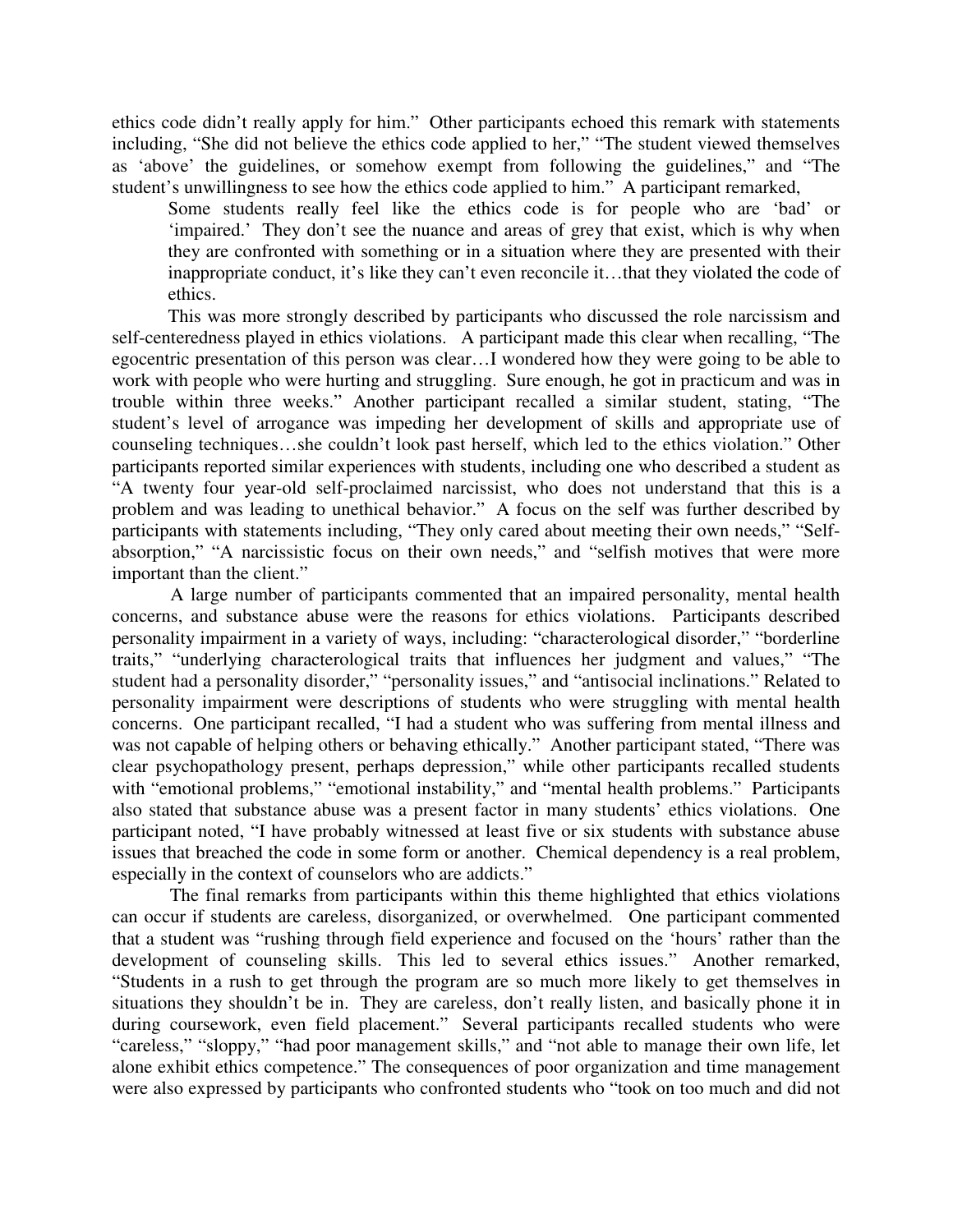have time to complete the requirements of their internship." This was also reflected by a participant who commented "He was completely overwhelmed that semester and he was taking shortcuts at his internship site. It eventually caught up to him."

**Educational factors.** The second theme that emerged from the participant responses centered on educational mechanisms. The first cluster of responses within this theme focused on issues from within the counseling program. Participants noted that some students encountered this from faculty members themselves. One remarked, "Poor advisement from a faculty member that resulted in the student getting into trouble." Two other participants stated similar reasons, stating, "Several students received misguidance from a senior faculty member and just a general lack of direction" and "Improper advisement from the student's faculty advisor." Other participants discussed students who experienced a general deficiency in preparation and training for confronting ethics issues. One participant voiced a concern that the reason for a student's ethics misconduct resulted from the program's neglect to instill "clarity and understanding about practicum policy and procedures." Many other participants expressed similar concerns about the academic preparation students were receiving in the area of ethics such as: "There is a lack of preparation and education for students in this area," "The lack of helpful training is very distressing," "Students don't get the preparation and training they really need," and "Teaching students to be ready for ethics issues requires time." One participant stated:

Students in our program take a course in ethics and that's it. It's probably on a few PowerPoint slides in various courses, but is that enough? One course and some slides? It's unfortunate, because if faculty need to spend time on something, what more than ethics?

 Participants also expressed deficiencies beyond the classroom. While not as frequently expressed as academic training issues, some participants did point to on site supervision as a reason for ethics missteps. A participant reported, "This student did not have quality on site supervision, and as a consequence, got in over their head." Another participant confirmed this reason, stating "Some students I have observed not getting quality supervision, the professor did not check in about it, and this has led them to boundary issues with clients." Another participant shared,

Site supervision is hard to account for because it's so variable from one site to the next. Some students get great supervision, and then others either don't get it at all or get a bad form of it. And some professors don't really keep track of supervision on site, and things can happen.

**Performance.** The third and final attribution theme described the pressure and fear relating to performance that graduate students feel when entering field placement

courses. One participant commented, "Students put great pressure on themselves to 'do a good job.' The expectations they have for themselves are skewed, and I have seen good students behave in blatantly unethical ways because they are operating from the incorrect perspective." Several participants described this in terms of students allowing their enthusiasm to blur appropriate boundaries. A participant shared, "One student was overzealous with helping a client and crossed a boundary." Another participant stated, "The student desired to be of help, but violated a boundary and it became a significant issue." A third participant shared, "The student was trying to help the client, and was so focused on this aspect that they broke confidentiality by not getting a release of information signed." The pressure to help clients was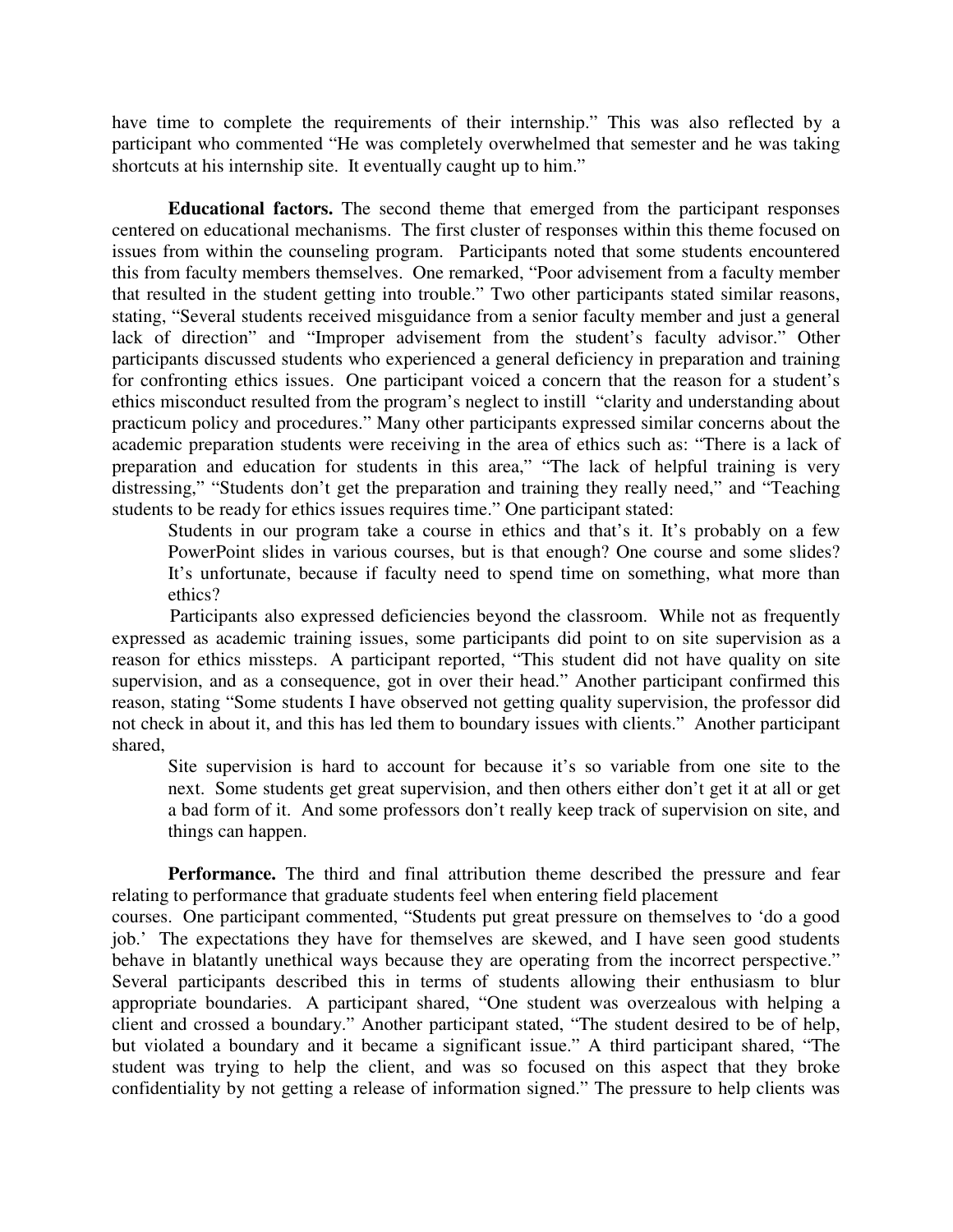also reflected in a participant who stated, "The student was afraid of not being helpful enough and losing the client. This led to ethics problems."

 Participants also provided evidence that students experience pressure to achieve academic success. Participants described these students as: "The students who are most focused on achieving a grade," "afraid to fail the course and they want to pass, so they take shortcuts," "they are trying to be perfect and are afraid to report difficulties they are having because they feel it will affect their grade," and "Some students are just extremely fixated on grades and pressure themselves to try to get a 'perfect' grade, which can end badly."

# **Prevention Themes**

 **Education and training.** This theme augments the attribution theme of "educational factors." Participants frequently stated that education and training were very important elements to prevent students from committing ethics violations. Some of these recommendations were general in nature. A participant stated, "Ethics and more ethics…earlier and ongoing in the program," and another noted, "Design curriculum to focus heavily on ethics skill development." Another remarked, "Strong education with a focus on ethics," and another participant noted, "More specific information regarding what is appropriate and expected of professional counselors." Some participant statements were more specific and focused on training on boundary issues. A participant shared, "Students really need a better understanding based on more education about boundaries," and another stated "Ethics training regarding boundaries earlier in training."

Many of these statements called for increased exposure to ethics-decision making models and ethics case studies. One participant succinctly stated, "More training in ethics decisionmaking models," while another participant stated, "more time with case analysis and discussion." Other similar participants statements included, "more education related to ethics case studies," "scenarios to activate Kohlbergian moral decision-making skills," "additional coursework on case examples," and "closer examination of cases." One participant responded with a statement that provides a suitable summation regarding case studies:

I wonder if having more practice in ethics codes (e.g. ethics scenarios to role play in group supervision where the group members must identify the ethics codes being violated) might give students more background and foundation in what actually is an ethics violation.

# **Gatekeeping and screening.**

A clear theme among participants was that preventing ethics violations may require that counseling faculty prevent inappropriate students from enrolling. This theme supplements the attribution theme of "the person." The need for counseling programs to better screen students was apparent as a participant commented,

How do we filter who we admit into counseling programs? Administration wants high enrollment, times are tough, so how do you make an argument against admitting someone who may look great on paper but interviews horribly? So a group of students gets into these programs and graduates, but we as a faculty know they shouldn't be in this work.

A participant reinforced this statement, noting, "A lot of this could be avoided if we had better screening of students in the admissions process. But it's really hard to do." This statement was echoed by a participant who stated, "If students could be examined relevant to their core values and fit for the counseling profession, much of this could be prevented," and another who stated,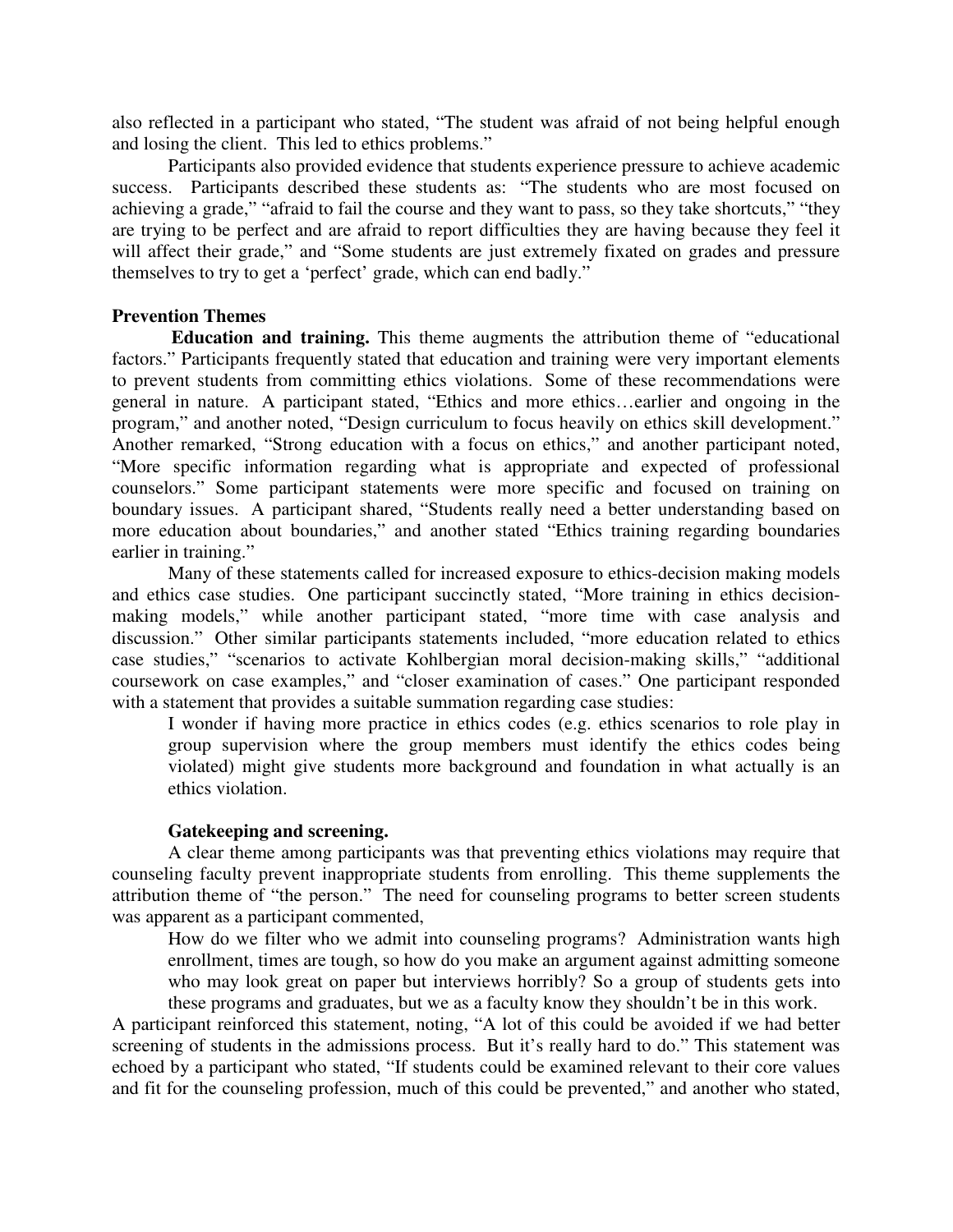"Screen out applicants who are ill-suited to be counselors." Other participants reported, "This student should never have been permitted to enroll in the first place," "better screening," "earlier screening," "screened out of program," and "Regarding student narcissism, is there anything you can do? Other than not admit them in the first place."

**Monitoring.** Some participants believed preventing ethics violations required faculty to actively monitor students. This theme complements the attribution theme of "the person." A participant shared, "Professors should be aware of the motivations, as much as they can be, of their students." Another participant shared, "The student's faculty advisor should have provided closer monitoring of this student." One participant stated, "Early detection is required to ascertain whether students have learned the necessary information." A participant shared:

We have a committee in our program, where a group of us faculty sit down and go over each student in our program, talking about our impressions of them, how we feel they're doing…this has really allowed us to be more in touch with how students are doing and address things early.

 Several participants stressed that faculty need to be firm with students in the area of ethics, stating "There needs to be strict regulations and rule enforcement," "Rigorous monitoring," "Greater monitoring on the part of the faculty," and "Faculty members need to 'stick to their guns' more." Participants also recommended "Constant review of students," "Holding students accountable," and "Students must be watched in a careful and coordinated way, not just giving them grades."

**Personal.** Many participants indicated that there is a category of students who commit ethics violations that require personal work, enhancing the attribution theme of "the person." Not surprisingly, participants described this in therapeutic terms. A participant shared, "Not all students who commit ethics violations are inappropriate for the profession. But they do need some personal development before continuing." Several other participants expressed the same responses. One shared, "Personal counseling can help students be aware of their own issues and how they play into certain problematic situations." Another participant stated, "Personal counseling would aid in understanding one's reasons for wanting to be a counselor in the first place, perhaps shedding light on the student's 'blind spots.'" This response was shared by another participant who noted, "Some students need awareness of triggers of countertransference, and resolution therapy." An additional 14 participants gave responses such as "personal counseling," "therapeutic counseling," "psychotherapy," and "mental health counseling."

**Support.** The last prevention theme indicated that some students need increased faculty support. This theme amplifies the attribution theme of "performance." A participant shared, "Some students just need to feel they can discuss issues and possible ways to address things." Another participant noted, "One student who committed an ethics violation probably would have been fine if they had expressed questions, doubts, and concerns about their therapeutic judgment prior to starting practicum." Similarly, a participant noted the importance of addressing issues before beginning in the field, remarking "The student needed to process their anxiety with their advisor before internship began." Another participant stated, "This student just needed to know that it was okay to fail and they didn't have to be perfect." Other participants shared responses such as "Open discussion," "Expressing they felt in over their head," and "Increased support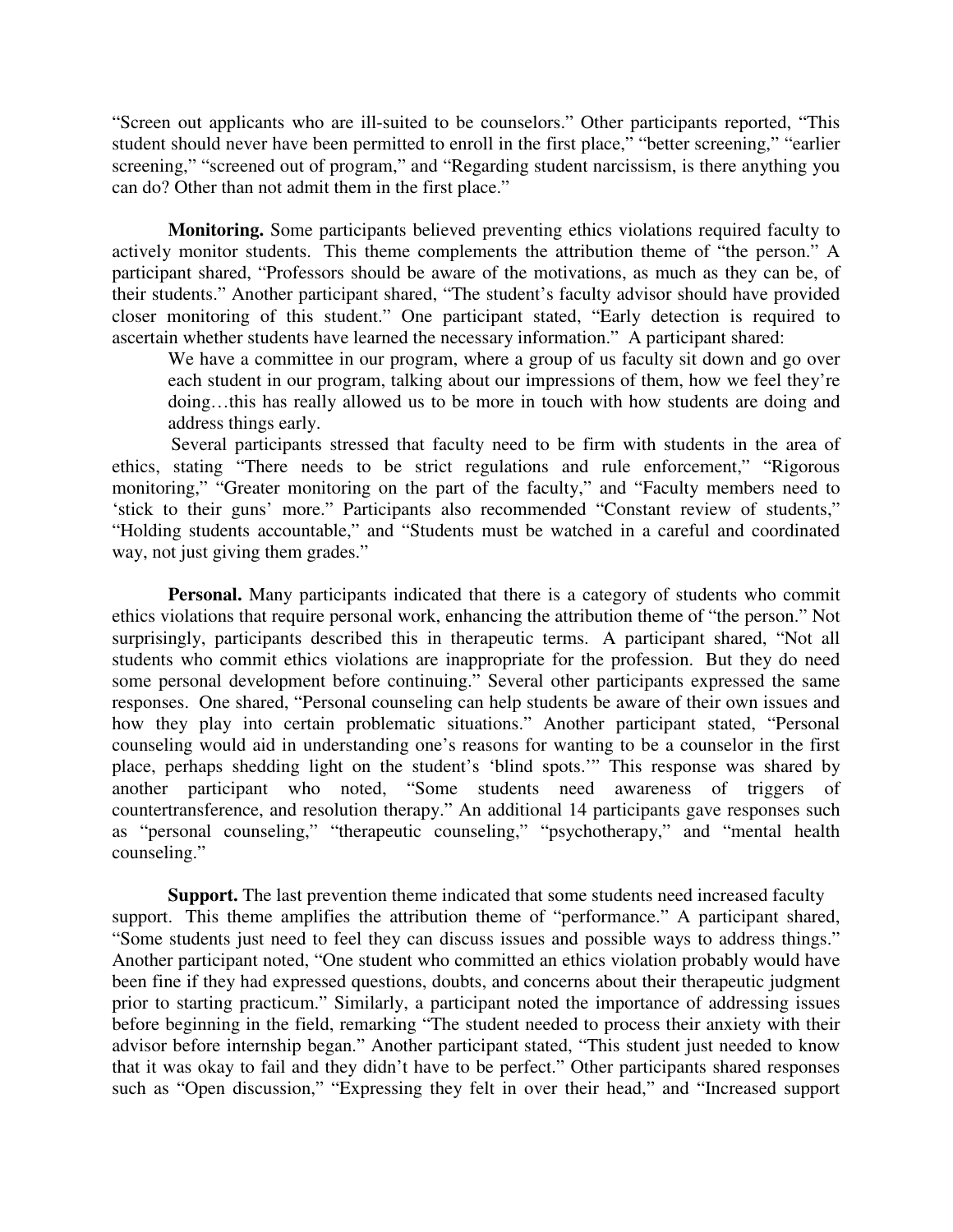from faculty supervisor and advisor." One participant expressed that faculty may want to consider support as a part of their job description:

My work with practicum students is helping them understand that a counseling career is hard work, and a journey...I try to alleviate some of the performance demands they put on themselves, because boundaries get blurry for students when they are trying too hard.

#### **Discussion**

 These findings are a first glimpse into faculty perspectives of student ethics violations. This research revealed that faculty attribute student ethics violations across three primary dimensions: (a) the person, (b) educational factors, and (c) performance. Examining these themes through the lens of attribution theory, several salient elements present themselves relating to locus of control and controllability.

Counseling faculty described trainee ethics violations from both an internal locus and an external locus. Internal included the theme of "the person" and "performance." Participants described students who committed ethics violations because of deficits in personality and a desire to be perfect. The example of external locus was present in the theme "educational factors," with participants noting that students sometimes received inadequate advisement and training concerning ethics behavior. When looking at the element of controllability, there appear to be causes within a student's control, and causes that may not be. Although internal in locus of control, personality deficits could be considered within a student's control or not, depending on what one believes regarding freedom vs. determinism, proactivity vs. reactivity, homeostasis vs. heterostasis, and most notably, changeability vs. unchangeability (Granello & Young, 2012). For example, some faculty may feel that students with personality or characterological impairment are essentially fixed in the ways in which they think and behave, while others may believe that these students have great potential for change. It bears noting that all participants in this research stated that personality and characterological impairment are best addressed if screening and gatekeeping measures could prevent the enrollment of these students. Causes that would be within a student's control would be examples given within the theme of "performance." Unless other extenuating factors were present, a student with a focus on perfect grades could work on controlling this within the context of a field placement course, where the focus is more on developing as a future clinician.

The theme of "educational factors" was external in locus of control, illustrating that students do encounter elements within their academic environments that may hinder ethical behavior. Examples from participants included poor advisement from faculty and a lack of focused and comprehensive ethics training. These examples are largely not within a student's control; as is the case within almost any program in higher education, students are, in many ways, at the mercy of their professors.

The prevention themes served to both supplement the attribution themes and provide clear pedagogical implications for faculty to consider. From the perspective of controllability, faculty can both control and not control the possible causes of student ethics violations. Within the control of faculty are the elements of the educational program. The participants in this research echoed recommendations in the literature that faculty should begin ethics training early and infuse it throughout an academic program (Corey, Corey, & Callahan, 2005). The authors are in agreement with the participants of this research that ethics training distilled into a single ethics course is not adequate for preparing students. In addition to ethics courses, faculty should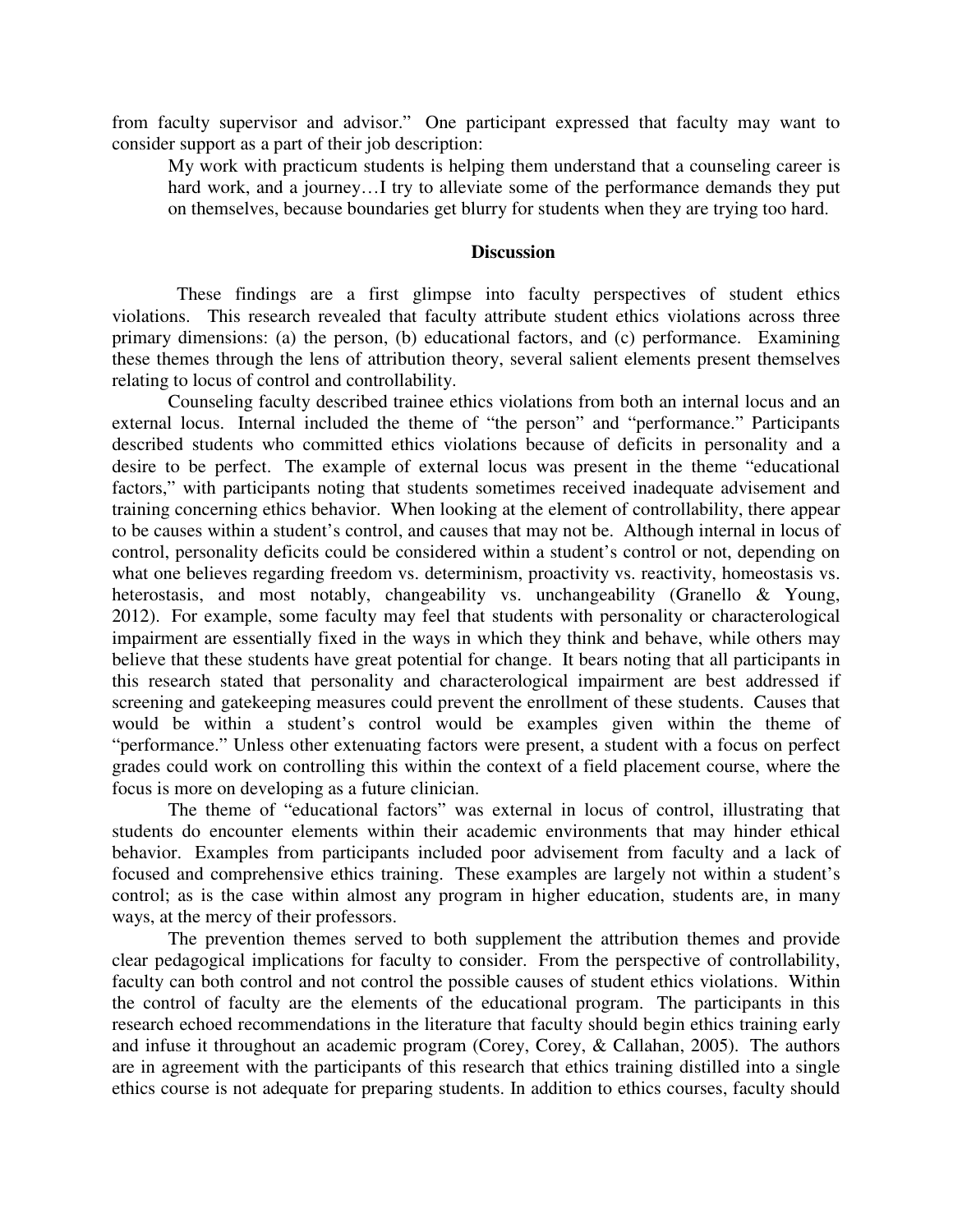stress ethical decision-making (Calley, 2009) and case studies that emphasize ethical decisionmaking. (McCarron & Stewart, 2011; McGee, 2005) with students as frequently as possible across the academic program. Although the authors realize that there are challenges to adding content to course curricula, the challenging nature of ethics combined with the importance of ethical competence are compelling reasons to try. Students who are required to consistently think through ethics dilemmas in the context of ethics codes are preparing for field placement courses and the experiences they will encounter as clinicians. Faculty should also make clear to students that anyone is capable of violating ethics codes, not just "bad" or "impaired" people, particularly because situations involving ethics often are unclear and involve nuance and context.

This research has demonstrated that some students may require more than education in order to move toward ethics competence. As such, faculty should intentionally review the progress of students as they progress through coursework and toward field placement. As is the case in many programs, student progress committees are one method to having a mechanism in place that allows faculty to review and discuss students. This degree of review would also assist faculty in being aware of students experiencing personal struggles. Faculty could then encourage students to address these concerns sooner rather than later, possibly preventing the student from entering into ethically problematic situations. In addition, this research has demonstrated that faculty should consider the interpersonal dimension of supporting students. Participants in this study expressed that many students enter field placement courses with anxiety, insecurity, and misplaced motivations. Beyond teaching students technique, theory, and case conceptualization, faculty must encourage students to give voice to their concerns, and communicate to students that their focus should be on developing as a clinician, not the achievement of a perfect grade.

Faculty should not only monitor students' progress, they should also keep clear lines of communications open with students' site supervisors. Several participants in this research emphasized the importance of on site supervision and the risks of faculty not remaining vigilant in this area. Site supervision is a critical component of any trainee's development as a clinician, and faculty who are teaching field placement courses should make concerted efforts to reach out to supervisors. Faculty should also regularly check in with students to determine how the student perceives the supervision they are receiving.

The authors recognize, like the participants of this research, that personality or characterological challenges may result in students having great difficulty in doing the interpersonal work of a counselor. Personality deficits and characterological impairment will always be present to some degree within the students of an academic program, and faculty must determine how to navigate these challenges in the context of what is best for the profession and the student. According to participants of this research, the best practice is to try to prevent such students from enrolling, meaning controllability for faculty exists at the admissions stage. While not certain, faculty can exert some control over who enters the academic program, and the literature offers guidelines and recommendations on ways to do this (e.g. Ziomek-Daigle & Christensen, 2010). Faculty who are aware and informed of the students in in their program from the beginning of the admissions process are more likely to be in tune with the students in their program and able to intervene before an ethical violation has occurred (Gaubatz & Vera, 2002).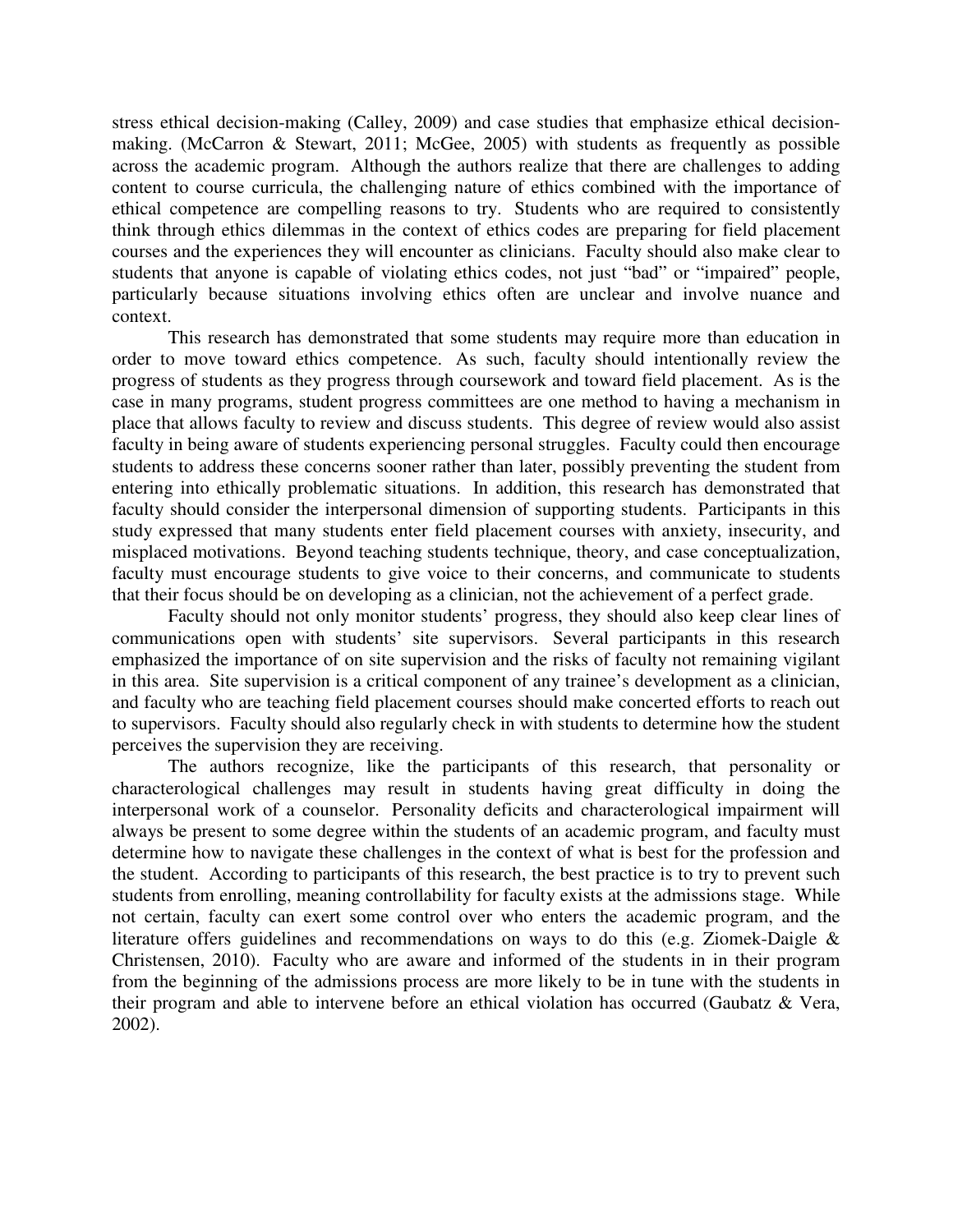#### **Future Research**

 The authors believe that this exploratory research illuminates many areas for future study, including replicating this research with a broader sample of faculty from different helping professions. Another concentration for future research could include examining ethics violations from the student perspective, allowing an understanding of the viewpoint of students who commit ethics violations. Other directions for future research could examine the number and types of ethics violations occurring across graduate programs such as counseling, psychology, social work, and marriage and family therapy, similar to the study by Tryon (2000). Current research in this area could give a clearer and more current picture of what is happening within the training programs of the helping professions. A final area for future research should examine attributions given for specific types of ethics violations (e.g. sexual misconduct, breaking confidentiality) to investigate any relationships that may exist between type of ethics violation and reasons given.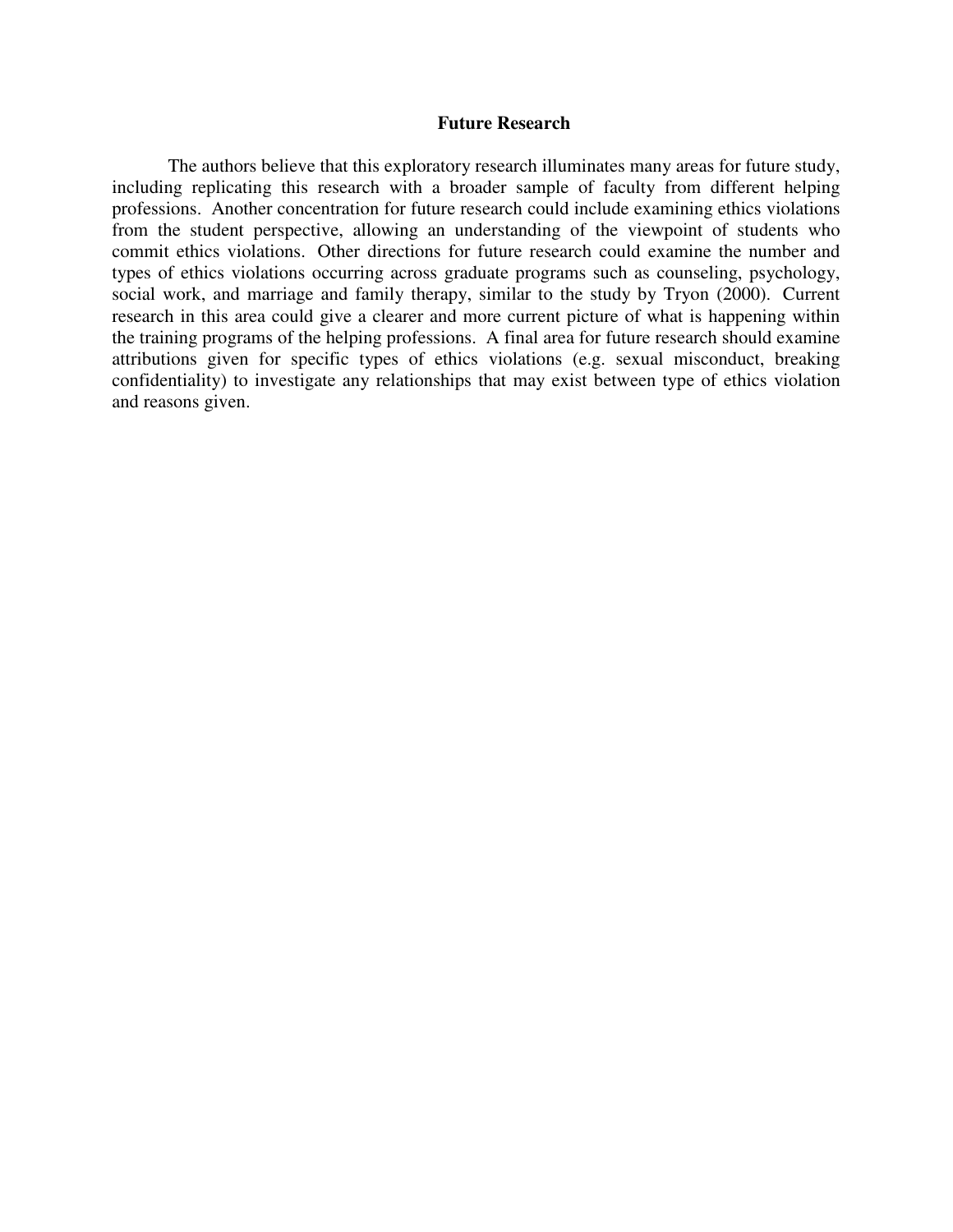#### **References**

- Adam, P. M., White, M. A., & Lacaille, D. (2007). Arthritis and self-employment: Strategies for success from the self-employment literature and from the experiences of people with arthritis. *Journal of Vocational Rehabilitation, 26,* 141-152.
- Burkholder, D., Toth, M., Feisthamel, K., & Britton, P. (2010). Faculty and student curricular experiences of nonerotic touch in counseling. *Journal of Mental Health Counseling, 32*(2), 168-185.
- Barnett, J. E., Behnke, S. H., Rosenthal, S. L., & Koocher, G. P. (2007). In case of ethics dilemma, break glass: A commentary on ethics decision making in practice. *Professional Psychology, Research, and Practice, 38*(1), 7-12. doi: 10.1037/0735-7028.38.1.7
- Council for Accreditation of Counseling and Related Educational Programs. (2009). *2009 standards.* Retrieved from http://www.cacrep.org/doc/2009%20Standards%20with%20 eover.pdf
- Calley, N. G. (2009). Promoting a contextual perspective in the application of the ACA code of ethics: The ethics into action map. *Journal of Counseling and Development, 87*(4), 476- 482.
- Corbin, J., & Strauss, A. (2008). *Basics of qualitative research: Techniques and procedures for developing grounded theory* (3rd ed.). Thousand Oaks: Sage.
- Corey, G., Corey, M. S., & Callanan, P. (2005). An approach to teaching ethics courses in human services and counseling. *Counseling and Values, 49*(3), 193-207.
- Dougherty, J. L. (2005). Ethics in case conceptualization and diagnosis: Incorporating a medical model into the developmental counseling tradition. *Counseling and Values, 49*(2), 132- 140.
- Fine, M., & Teram, E. (2009). Believers and skeptics: Where social workers situate themselves regarding the code of ethics. *Ethics and Behavior, 19*(1), 60-78. doi: 10.1080/10508420802623682
- Fiske, S. T., & Taylor, S. E. (1991). *Social cognition* (2nd ed.). New York: McGraw-Hill.
- Fly, B. J., van Bark, W. P., Weinman, L., Kitchener, K. S., & Lang, P. R. (1997). Ethics transgressions of psychology graduate students: Critical incidents with implications for training. *Professional Psychology: Research and Practice, 28*(5), 492-495.
- Foster, D., & Black, T. G. (2007). An integral approach to counseling ethics. *Counseling and Values, 51*(3), 221-234.
- Freeman, S. J., & Francis, P. C. (2006). Casuistry: A complement to principle ethics and a foundation for ethics decisions. *Counseling and Values, 50*(2), 142-153.
- Gale, A. B., & Austin, B. D. (2003). Professionalism's challenges to professional counselors' collective identity. *Journal of Counseling and Development, 81*(1), 3-10.
- Gaubatz, M. D., & Vera, E. M. (2002). Do formalized gatekeeping procedures increase programs' follow-up with deficient trainees? *Counselor Education and Supervision, 41,* 294-305.
- Gay, L. R., & Airasian, P. (2000). *Educational research competencies for analysis and application (*6th ed.). Upper Saddle River, NJ: Prentice Hall.
- Glosoff, H. L., Herlihy, B., & Spence, E. B. (2000). Privileged communication in the counselorclient relationship. *Journal of Counseling and Development, 78,* 454-462.
- Granello, D., & Young, M. E. (2012). *Counseling today: Foundations of professional identity.* New York: Merrill.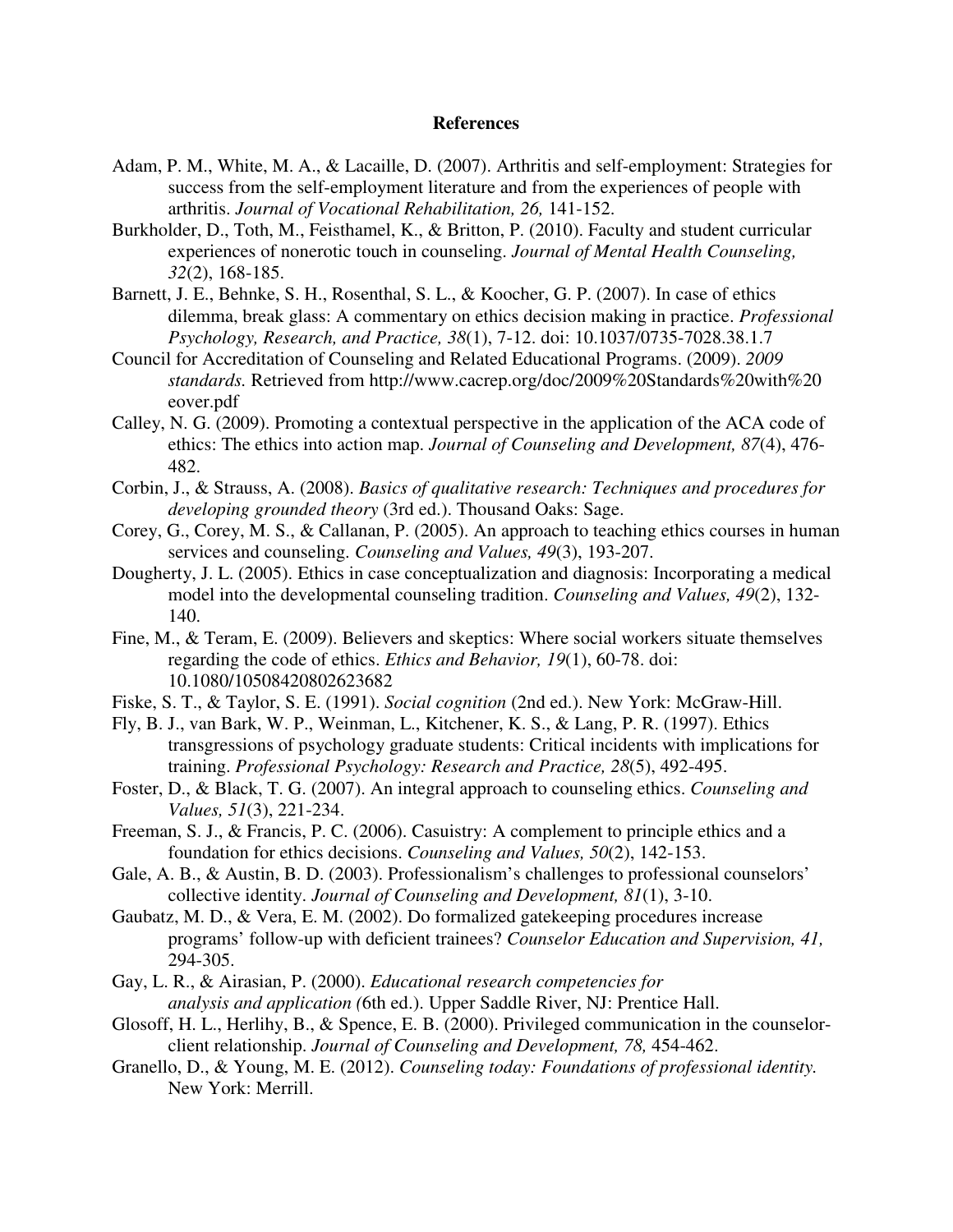- Gray, M., & Gibbons, J. (2007). There are no answers, only choices: Teaching ethics decision making in social work. *Australian Social Work, 60*(2), 222-238. doi: 10.1080/03124070701323840
- Heider, F. (1958). *The psychology of interpersonal relations.* New York: John Wiley & Sons.
- Herlihy, B., & Dufrene, R. L. (2011). Current and emerging ethical issues in counseling: A Delphi study of expert opinions. *Counseling and Values, 56,* 10-24.
- Kline, B. W. (2008). Developing and submitting credible qualitative manuscripts. *Counselor Education and Supervision, 47,* 210-217.
- Kocet, M. M., & Freeman, L. T. (2005). Report of the ACA ethics committee: 2003-2004. *Journal of Counseling and Development, 83*(2), 249-252.
- Koelsch, L. E. (2013). Reconceptualizing the member check interview. *International Journal of Qualitative Methods, 12,* 168-179.
- Kress, V. E., Hoffman, R. M., & Eriksen, K. (2010). Ethics dimensions of diagnosing: Considerations for clinical mental health counselors. *Counseling and Values, 55*(1), 101- 112.
- Li, C. S., Lampe, R., Trusty, J. G., & Lin, Y. F. (2009). Cluster analysis of impaired counseling students: A survey of master's level CACREP-Accredited Programs. *Journal of Professional Counseling: Practice, Theory, and Research, 37*(1), 38-50.
- Lincoln, Y. S., & Guba, E. G. (1985). *Naturalistic inquiry.* Beverly Hills, CA: Sage Publications.
- McCarron, M. C. E., & Stewart, D. W. (2011). A Canadian perspective on using vignettes to teach ethics in psychology. *Canadian Psychology, 52*(3), 185-191. doi: 10.1037/a0024504
- McGee, T. (2005). Ethics and legal considerations in the training of mental health professionals. *Journal of Aggression, Maltreatment, and Trauma, 11*(3), 271-285. doi: 10.1300/J146v11n03\_01
- Mellin, E. A., Hunt, B., & Nichols, L. M. (2011). Counselor professional identity: Findings and implications for counseling and interprofessional collaboration. *Journal of Counseling and Development, 89*(2), 140-147.
- Miles, M. B., & Huberman, A. M. (1994). *Qualitative data analysis: An expanded sourcebook* (2nd ed.). Thousand Oaks: Sage.
- Naugle, K. A. (2009). Counseling and testing: What counselors need to know about state laws on assessment and testing. *Measurement and Evaluation in Counseling and Development, 42*(1), 31-45. doi: 10.1177/0748175609333561
- Pack-Brown, S. P., Thomas, T. L., & Seymour, J. M. (2008). Infusing professional ethics into counselor education programs: A multicultural/social justice perspective. *Journal of Counseling and Development, 86*(3), 296-302.
- Phelan, J. E. (2007). Membership expulsions for ethics violations from major counseling, psychology, and social work organizations in the United States: A 10-year analysis. *Psychological Reports, 101*(1), 145-152.
- Ponton, R. F., & Duba, J. D. (2009). The ACA code of ethics: Articulating counseling's professional covenant. *Journal of Counseling and Development, 87*(1), 117-121.
- Protivnak, J. J., & Foss, L. L. (2009). An exploration of the themes that influence the counselor education doctoral student experience. *Counselor Education and Supervision, 48,* 239- 256.